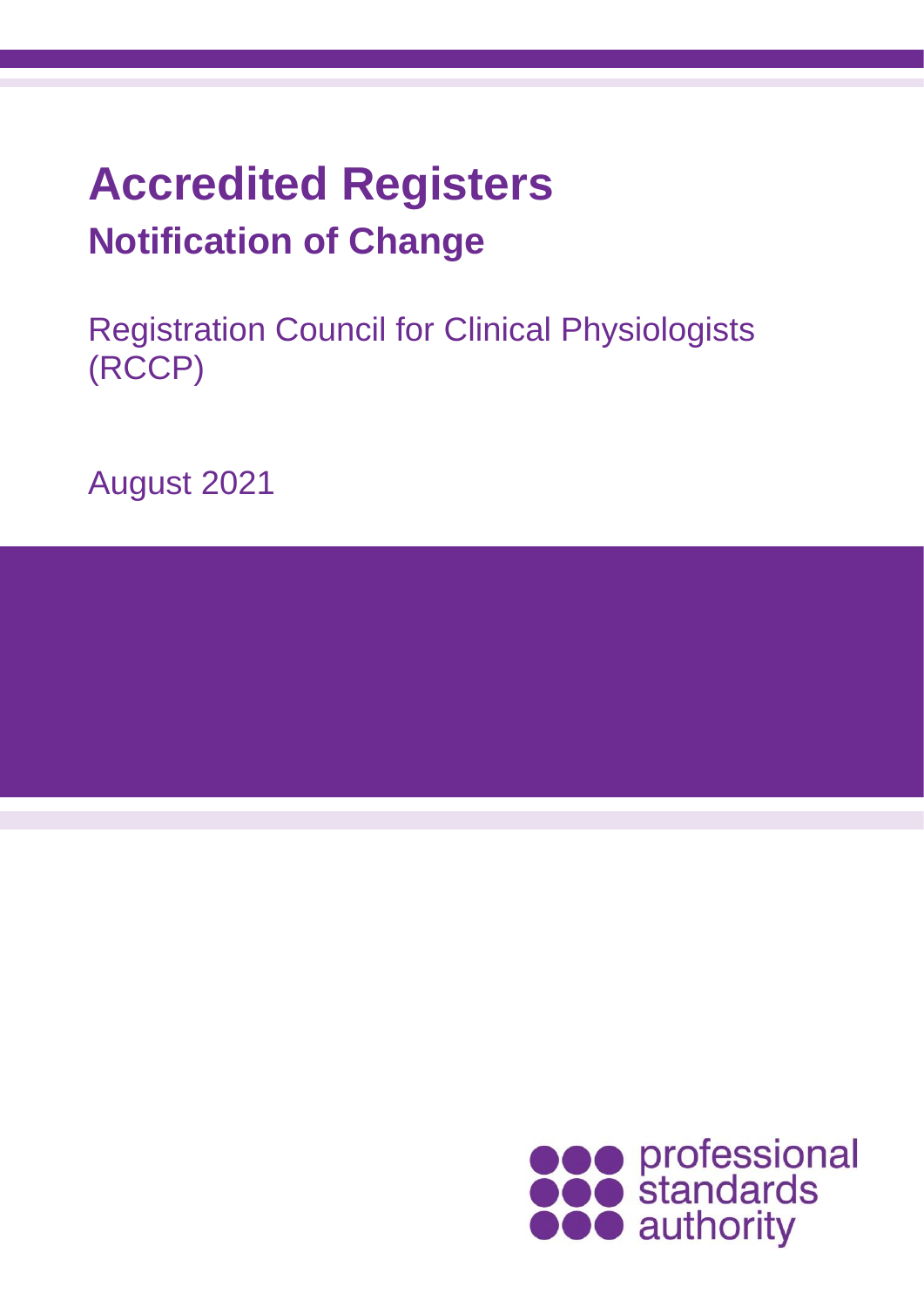### **Contents**

### **About Registration Council for Clinical Physiologists**

The Registration Council for Clinical Physiologists (RCCP) registers:

- Audiologists/Hearing Therapists/Educational Audiologists
- Neurophysiologists
- Cardiac Physiologist
- Respiratory Physiologist
- Gastro-Intestinal Physiologist
- Sleep Physiologists

Its work includes:

- Setting and maintaining standards of practice and conduct
- Maintaining a register of qualified professionals
- Assuring the quality of education and training
- Requiring registrants to keep their skills up to date through continuing professional development
- Handling complaints and concerns raised against registrants and issuing sanctions where appropriate.

As of June 2021, there were 5,583 registrants on RCCP's register.

RCCP was first accredited on 13 March 2018.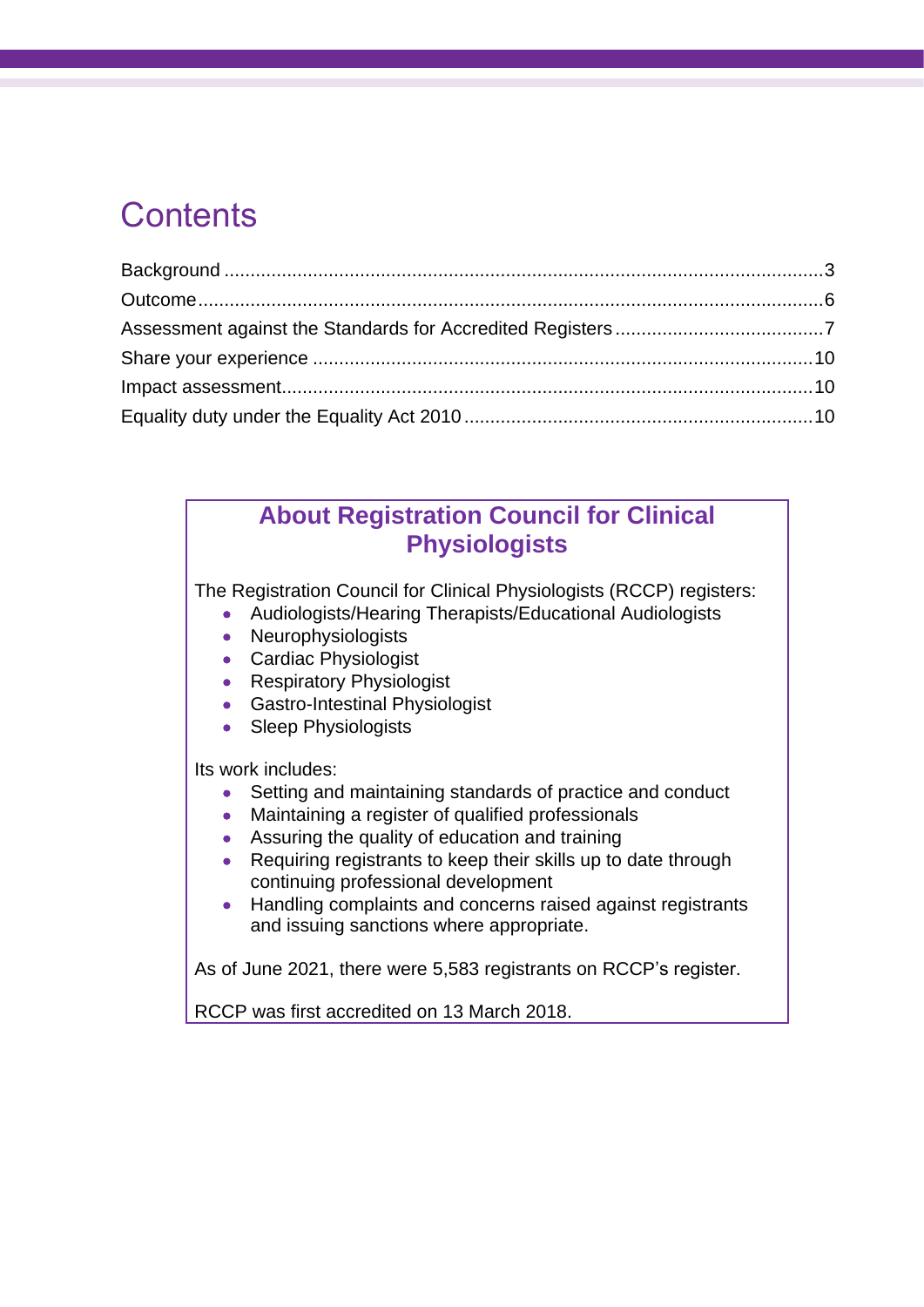### <span id="page-2-0"></span>**Background**

The Professional Standards Authority accredits registers of people working in a variety of health and social care occupations not regulated by law. To be accredited, organisations holding such registers must prove that they meet our [Standards for](https://www.professionalstandards.org.uk/accredited-registers/about-accredited-registers/our-standards)  [Accredited Registers](https://www.professionalstandards.org.uk/accredited-registers/about-accredited-registers/our-standards) (the Standards). Accreditation is reviewed every twelve months.

Once accreditation has been granted, significant changes to an Accredited Register need to be assessed by the Authority to ensure ongoing compliance with the Accreditation Standards. These are submitted to the Authority as a notification of change.

Changes can be approved by a Moderator in cases where compliance with the Standards are not affected by the change. A Moderator can issue Recommendations and note Achievements.

Where concerns do exist, or information is not clear, a targeted review will be initiated by a Moderator. The outcome of this review is assessed by an Accreditation Panel, who can decide to approve the change or approve the change with conditions. Panels may also issue Recommendations and note Achievements.

- **Condition** Changes that must be made within a specified timeframe to maintain accreditation
- **Recommendation** Actions that would improve practice and benefit the operation of the register, but do not need to be completed for compliance with the Standards to be maintained. Implementation of recommendations will be reviewed at annual renewal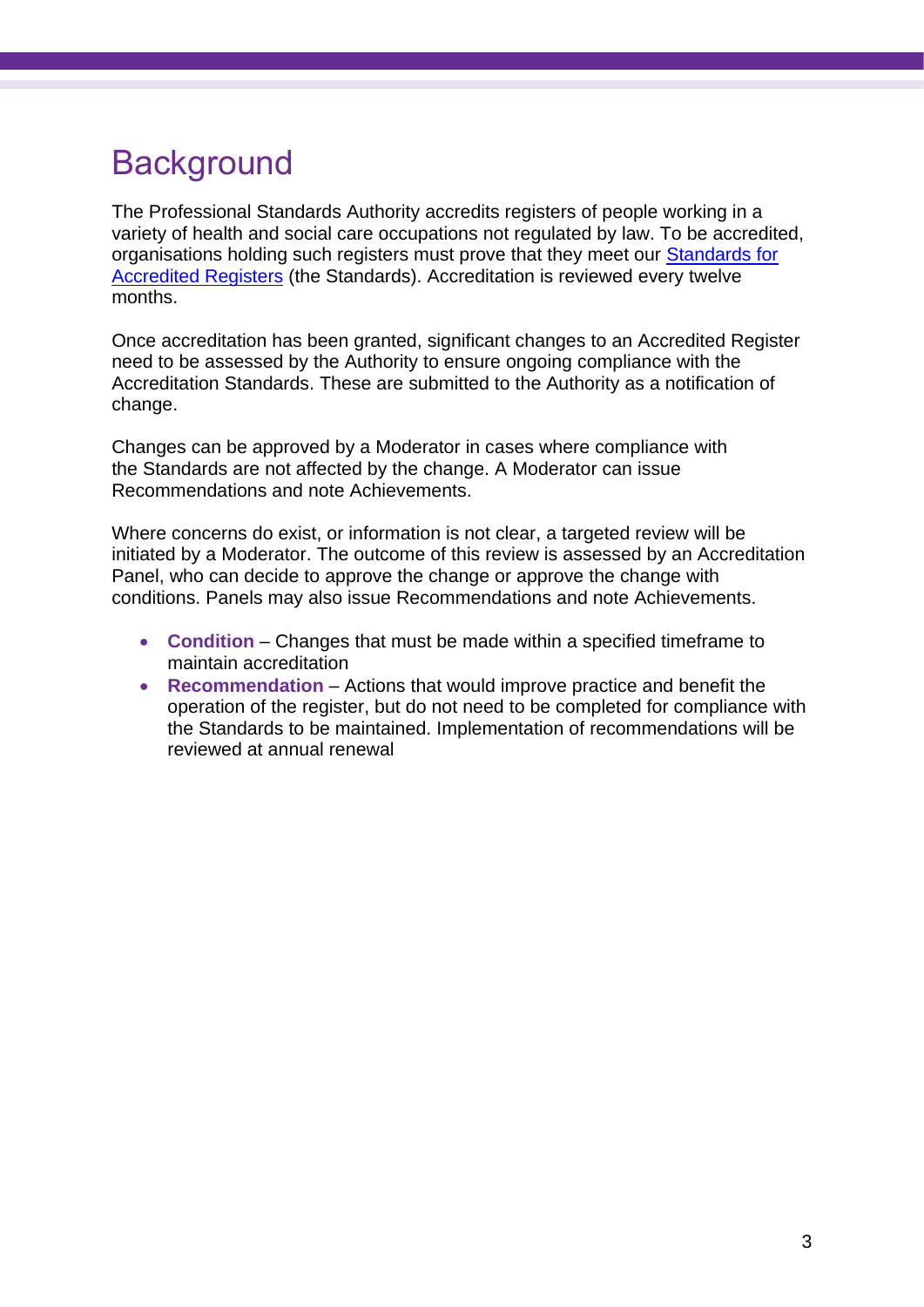### Notification of Change

RCCP was first accredited in March 2018. The RCCP holds a register of Clinical Physiologists practising in the UK in one of following disciplines:

- Audiology Hearing Therapists/Educational Audiologists
- Cardiac Physiology
- Gastro-intestinal Physiology
- Neurophysiology
- Respiratory Physiology
- Sleep Physiology.

The RCCP has proposed the addition of Clinical Exercise Physiologists (CEPs) to its register.

The RCCP stated that 'in the UK, there is currently no professional public register, regulator or accreditation system in place for CEPs to assure high quality practice for the protection of patients. Regulation of CEPs is required to ensure that all CEPs delivering services to clients and patients are appropriately trained to a high standard to provide the optimal preventative strategies, treatment packages in order to manage acute, sub-acute, chronic and complex conditions safety and effectively.

The RCCP reported that CEPs:

- 'specialise in identifying and developing individualised treatment care pathways and therapies using evidence-based exercise interventions as part of the prevention, treatment, and long-term management of acute, sub-acute, chronic, and complex conditions
- work in a range of primary, secondary, and tertiary care settings often as part of a multidisciplinary team of health care and rehabilitation providers and in community settings.
- aim to optimize physical function and health and promote long-term wellness through lifestyle modification and behaviour change across the lifespan through behavioural coaching, health education, exercise counselling and physical rehabilitation.'

CEPs would be expected to abide by RCCP's *Standards of conduct, performance and ethics, the Standards of Proficiency* and *the Standards of Continuing Professional Development* all of which can be found on the RCCP's [website.](https://rccp.co.uk/registrants/maintaining-your-registration/) They would also be subject to *RCCP's Fitness to Practice Procedure*. There would be no changes to RCCP's registration processes.

The Clinical Exercise Workforce Collaborative (CEWC) has mapped the CEP curriculum to *RCCPs' Standards of Proficiency*. All CEPs would be expected to meet these standards.

There will be two routes of entry onto the register:

• Route 1: The creation of an 'equivalence route'. This route would recognise and assess existing experience for suitability for registration. This route will be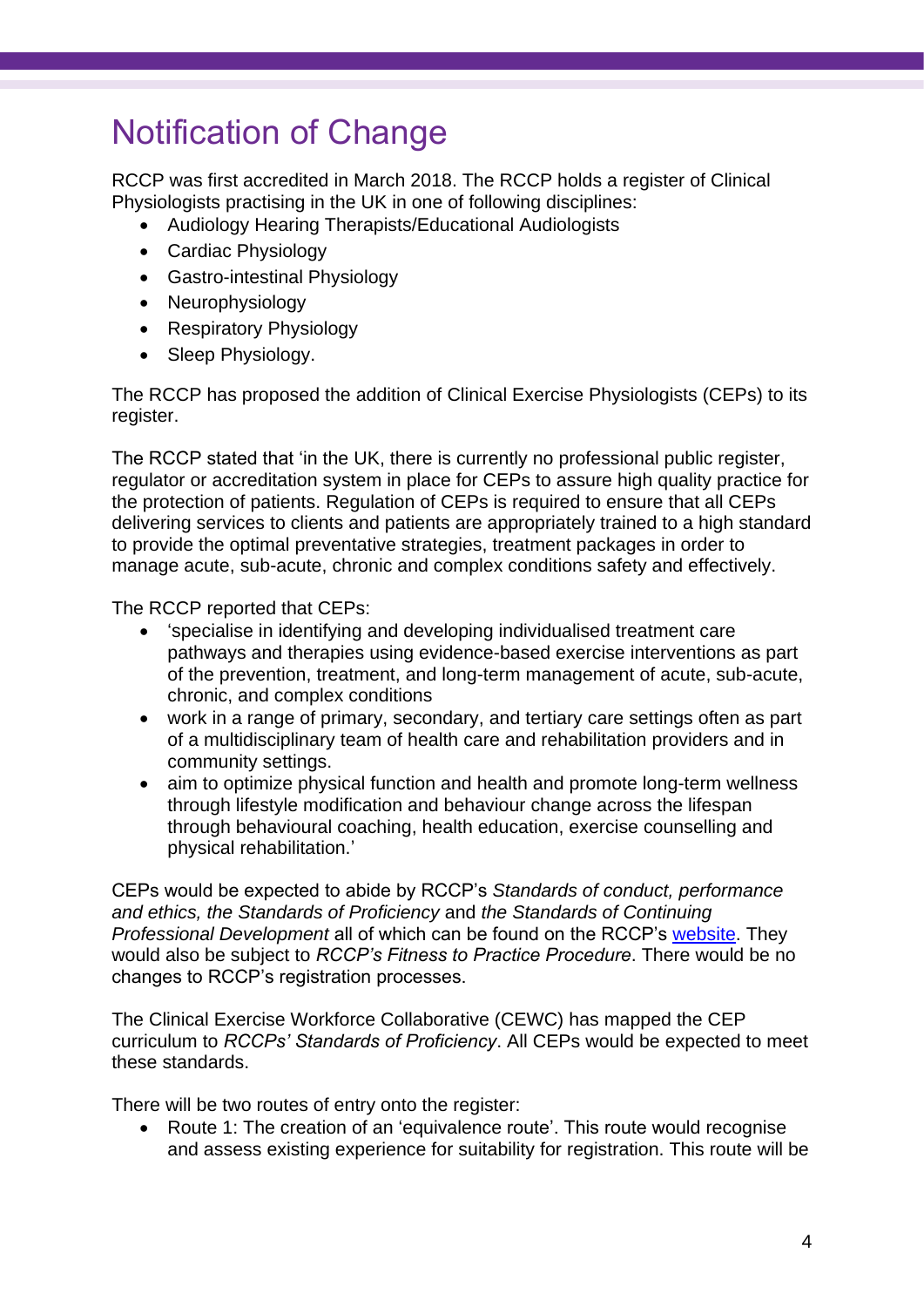available for a specified period (likely to be one year) to encourage existing professionals to join the register.

• Route 2: RCCP accreditation of education courses based on the RCCP Standards of Proficiency or equivalent to allow future graduates the eligibility to register. There are currently three universities which are mapping their curriculum to the RCCP Standards with the aim of becoming accredited by the RCCP in 2021.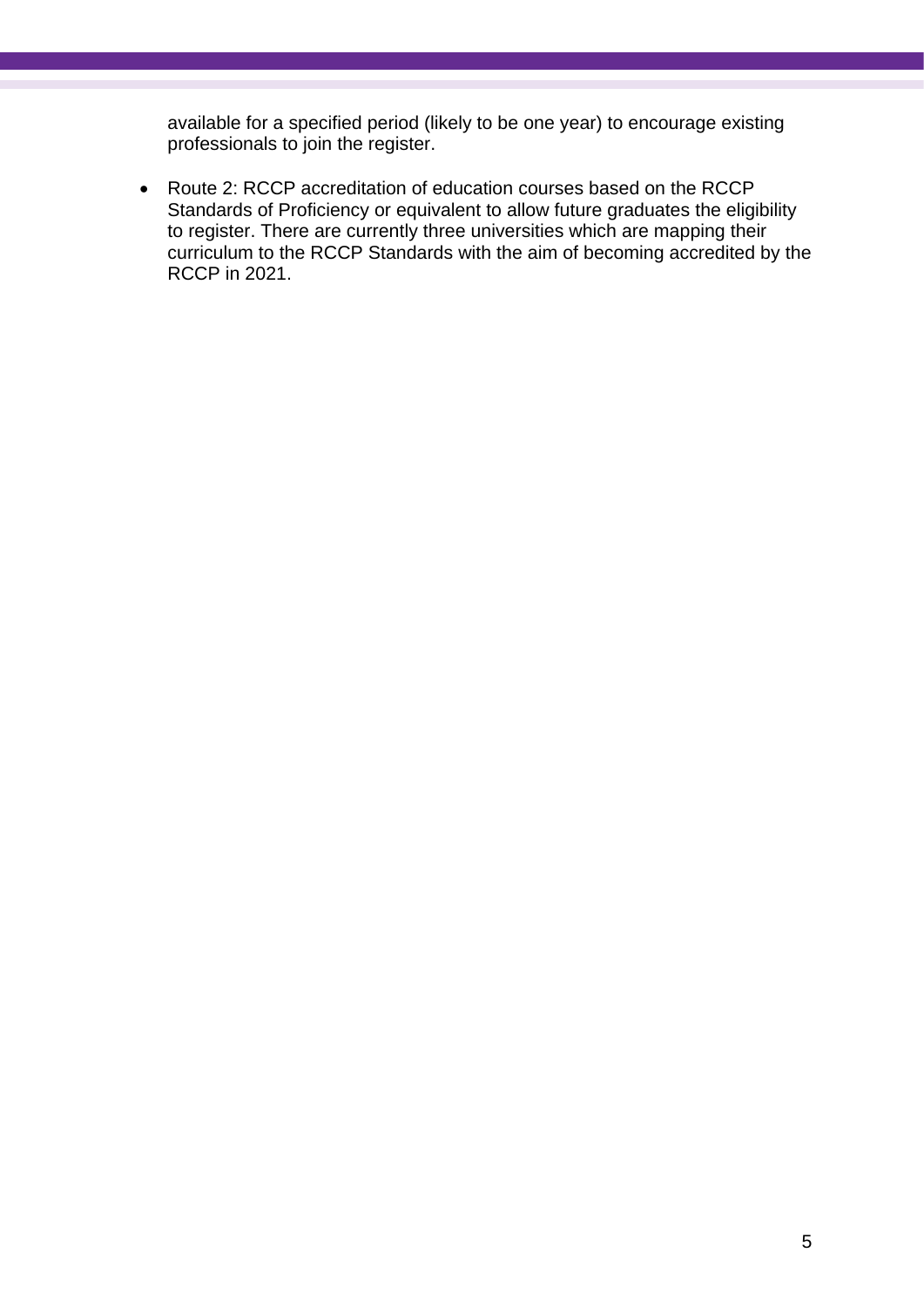## <span id="page-5-0"></span>**Outcome**

The change was approved by a Moderator following a review of evidence gathered by the Accreditation team and supplied by the RCCP.

The following report provides detail supporting the outcome.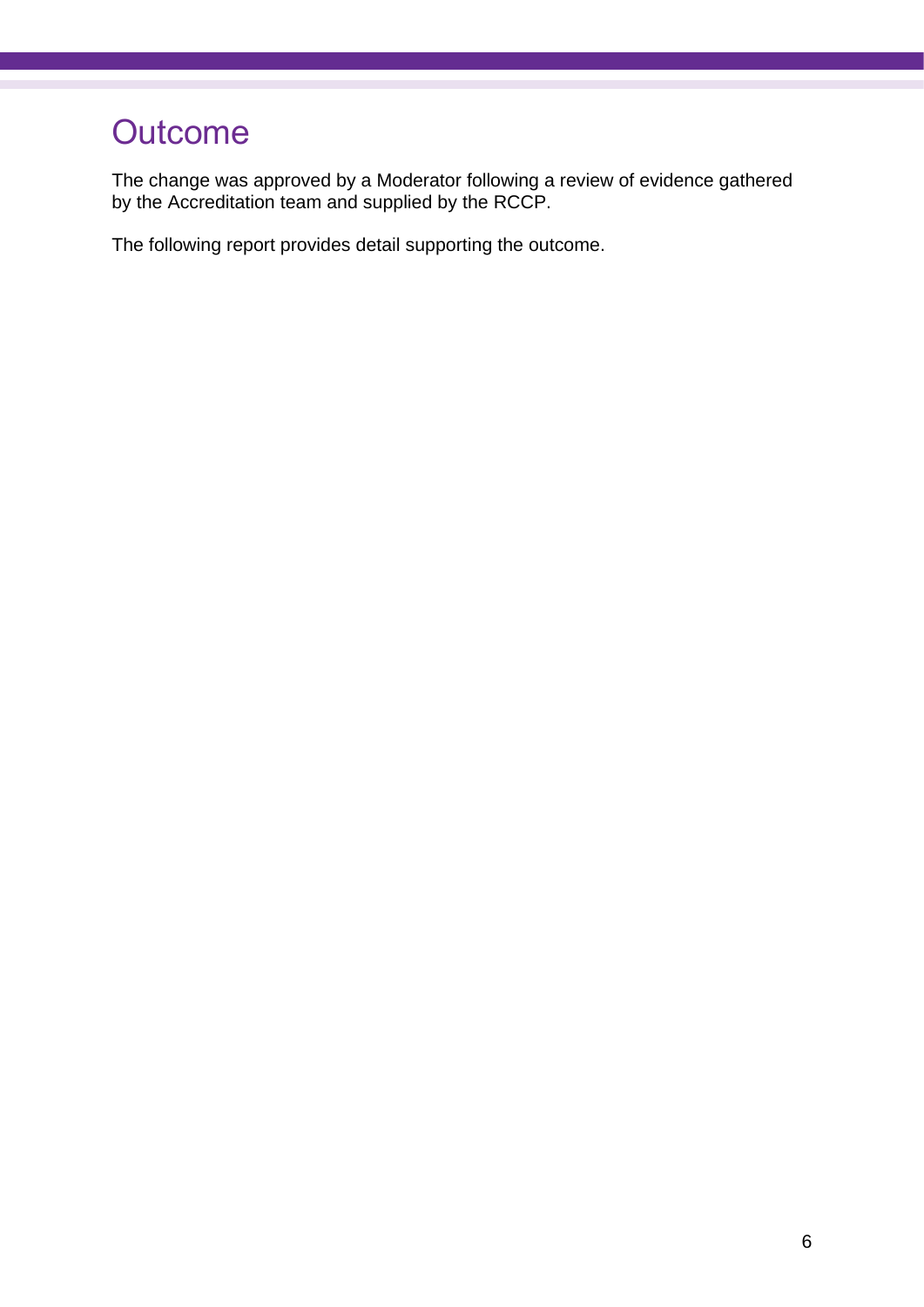### <span id="page-6-0"></span>Assessment against the Standards for Accredited Registers

**Standard 1: the organisation holds a voluntary register of people in health and/or social care occupations**

- 1.1 The RCCP proposed the addition of Clinical Exercise Physiologists (CEPs) to its register. This would add approximately 1,000 registrants to its register. RCCP stated that CEPs are likely to see people who 'may be at risk of developing or have existing medical conditions and injuries' and that aim of the interventions 'are to prevent or manage acute, sub-acute or chronic disease or injury, and assist in restoring an individual's optimal physical function, health or wellness.'
- 1.2 The RCCP reported that CEPs work in a range of settings including hospitals and community settings and often form part of a multi-disciplinary team. Services offered by the CEP include 'behavioural coaching, health education, exercise counselling and physical rehabilitation' and the 'preparation of tailored exercise programs, promoting leisure-time and incidental activity, and counselling to reduce sedentary behaviours.'
- 1.3 RCCP reported that CEPs:
	- 'specialise in identifying and developing individualised treatment care pathways and therapies using evidence-based exercise interventions as part of the prevention, treatment and long-term management of acute, sub-acute, chronic and complex conditions
	- work in a range of primary, secondary and tertiary care settings as part of a multidisciplinary team of health care and rehabilitation providers and in community settings.
	- services aim to optimise physical function and health and promote long-term wellness through lifestyle modification and behaviour change across the lifespan.'
- 1.4 The Authority considered the information provided and found that CEPs satisfy the definition of healthcare, as laid down in the National Health Service Reform and Health Care Professions Act 2002, section 25E (8) - 'Health care' includes: all forms of health care for individuals, whether relating to physical or mental health; and procedures that are similar to forms of medical or surgical care but are not provided in connection with a medical condition.'
- 1.5 The Authority found that this Standard continued to be met.

**Standard 2: the organisation demonstrates that it is committed to protecting the public and promoting public confidence in the occupation it registers**

2.1 RCCP stated that 'regulation of CEPs is required to ensure that all CEPs delivering services to clients and patients are appropriately trained to a high standard to provide the optimal preventative strategies, treatment packages in order to manage acute, sub-acute, chronic and complex conditions safety and effectively' and that 'It is also felt that by registering CEPs, this will have the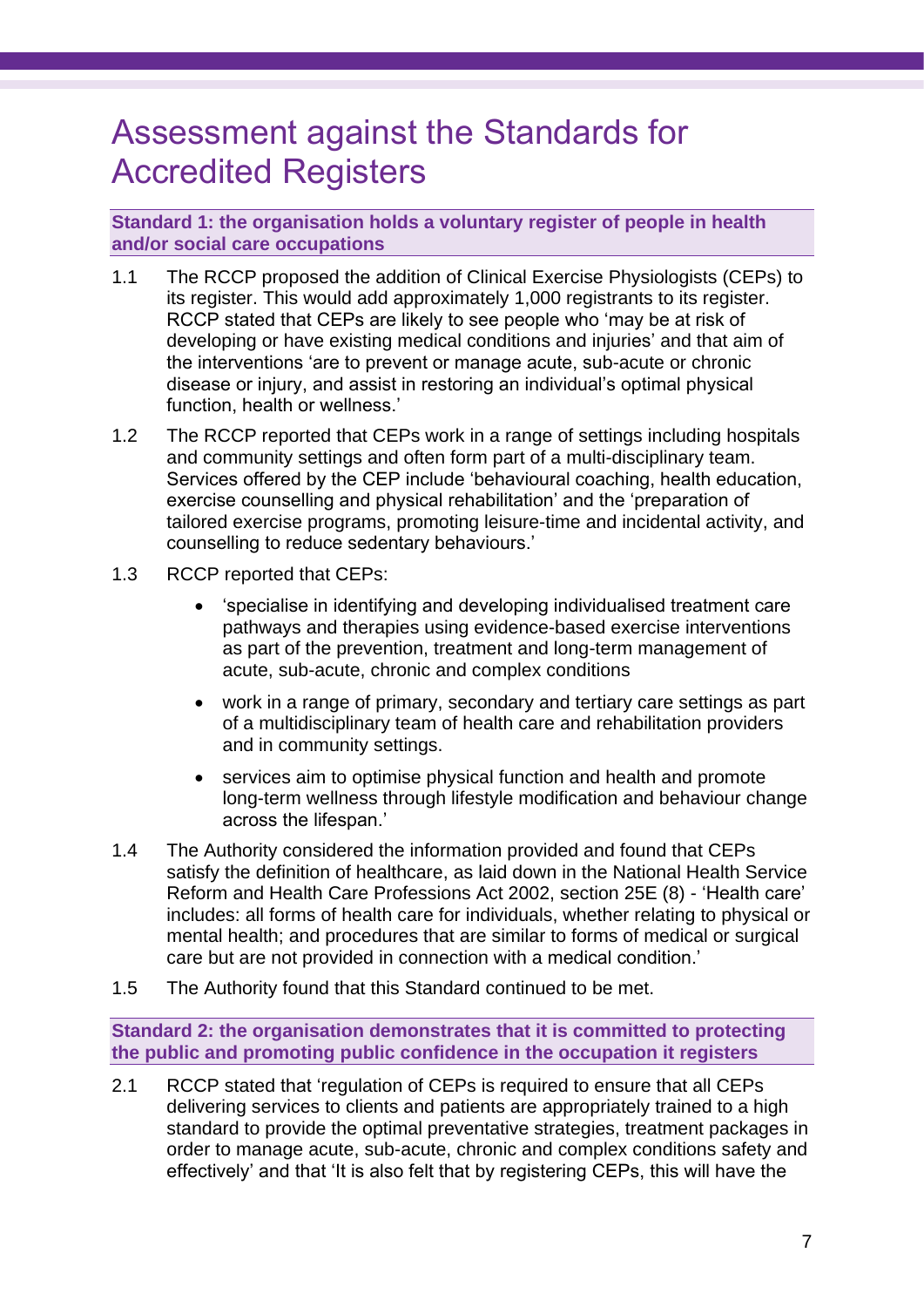potential to improve the joined up working between cardio-respiratory diagnosis, research and rehabilitation of patients with cardiovascular/respiratory insufficiencies in particular. The impact of COVID19 and long-COVID19 sequalae will also likely come under the remit of CEPs and hep to raise the profile of this professional group.'

- 2.2 This is currently an unregulated/unregistered group and bringing them under the remit of the Accredited Register would increase public protection to service users.
- 2.3 The Authority found that this Standard continued to be met.

#### **Standard 3: risk management**

3.1 RCCP reported that many of the risks associated with the practice of clinical exercise physiology are similar to those already within its risk matrix. The Authority found that this Standard continued to be met.

**Standard 4: the organisation demonstrates that it has sufficient finance to enable it to fulfil its voluntary register functions effectively including setting standards, education, registration, complaints and removal from the register**

4.1 The addition of CEPs to the RCCP register could result in more registrants, therefore increasing RCCP's revenue and therefore helping with financial sustainability. The Authority found that this Standard continued to be met.

**Standard 5: the organisation demonstrates that it has the capacity to inspire confidence in its ability to manage the register effectively**

5.1 The Authority considered the changes to governance as reported under Standard 7 and found that this Standard continued to be met.

**Standard 6: the organisation demonstrates that there is a defined knowledge base underpinning the health and social care occupations covered by its register or, alternatively, how it is actively developing one. The organisation makes the defined knowledge base or its development explicit to the public**

6.1 The RCCP reported that the CEP steering group is creating a website where relevant information about the knowledge base will be provided. This page will also contain a marketing campaign to promote the profession and information about registration. The RCCP will provide links to it from its own website as well as promote it on social media. The Authority found that this Standard continued to be met.

#### **Standard 7: governance**

- 7.1 RCCP reported that representatives from the CEP professional body collaborative will be invited to sit on the RCCP Professional Standards and Education sub-committee (PSEC) to represent clinical exercise physiology and provide expert opinion on education and training. The RCCP will also invite two CEPs who are suitably experienced to act as occupation experts where needed on the fitness to practise panels.
- 7.2 The Authority found that this Standard continued to be met.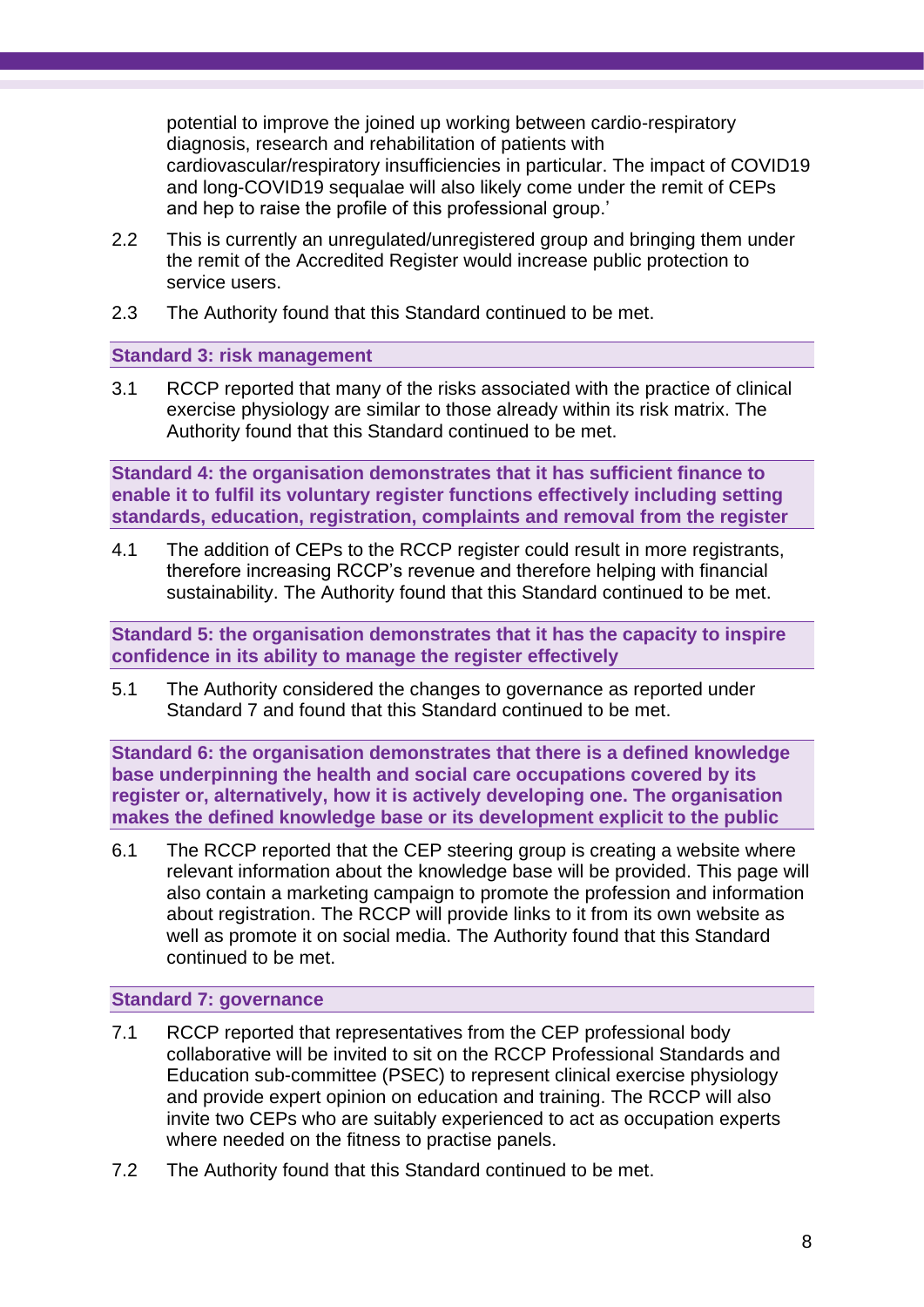#### **Standard 8: setting standards for registrants**

- 8.1 CEPs will be expected to abide by the *RCCP's Code of Conduct* and *Standards of Proficiency*. The RCCP stated that 'CEP is a new profession and not included in the modernising scientific careers curriculum. As such there is reference to a specific standards of proficiency document that will be used in the accreditation of CEP programmes in combination with the RCCP standards of proficiency document.' The RCCP confirmed that this will be in place before the register opens and that copies will be shared with the Accreditation team.
- 8.2 The Authority found that this Standard continued to be met.

#### **Standard 9: education and training**

- 9.1 RCCP highlighted that 'clinical exercise physiology is an emerging profession and the majority of professionals working in the field have completed a combination of education pathways so, at present it is not linked to one accredited pathway.'
- 9.2 There will be two routes of entry onto the register:

**Route one**: The creation of an 'equivalence route'. This route would recognise and assess existing experience for suitability for registration. This route will be available for a specified period (likely to be one year) to encourage existing professionals to join the register.

**Route two**: RCCP accreditation of education courses based on the RCCP Standards of Proficiency or equivalent to allow future graduates the eligibility to register. There are currently three universities which are mapping their curriculum to the RCCP Standards with the aim of becoming accredited by the RCCP in 2021.

- 9.3 There are three universities working towards accreditation with the RCCP of courses. RCCP reported that there have been some delays due to the Covid-19 pandemic and other pressures in the higher education sector. RCCP anticipates that the process of mapping to standards will begin in September 2021, with the first intake on the accredited programmes being September 2022. The equivalence route will be available in the meantime.
- 9.4 RCCP stated that information about the education and training for CEPs will be added to its website along with links to relevant professional bodies/associations.
- 9.5 The Authority found that this Standard continued to be met.

**Standard 10: management of the register** 

- 10.1 CEPs will follow the same process as all other applicants in keeping with the *RCCP Management of the Register policy*.
- 10.2 RCCP reported that 'proposed application scrutineers will come from the relevant CEP professional bodies/associations who will all be required to be currently working as an exercise physiologist. This panel of individuals will be